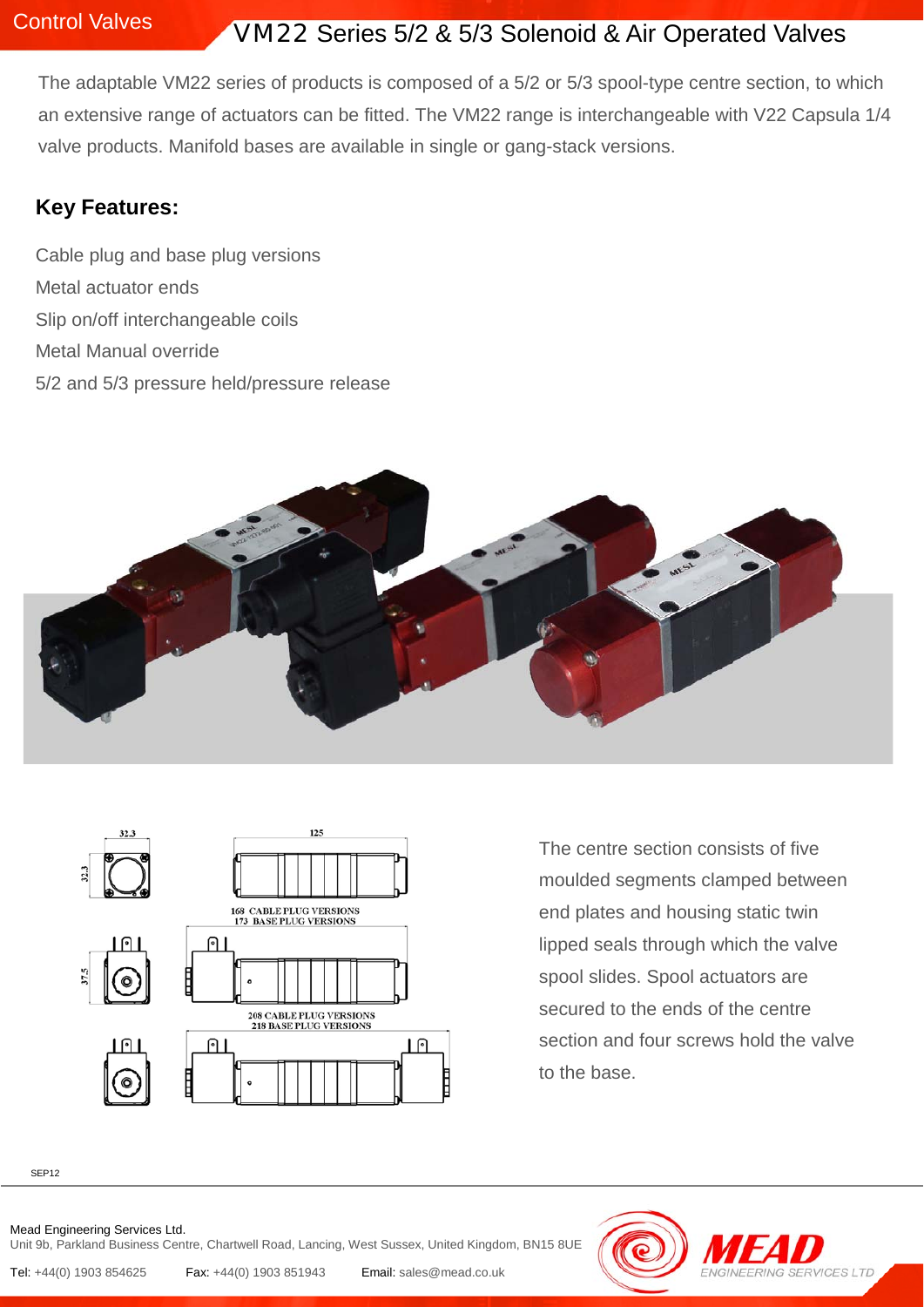### **TECHNICAL SPECIFICATIONS**

#### **General**

Design **Spool Type Valve**<br>
Mounting Type **Spool Type Valve**<br>
On Sub-Base Mounting Type<br>Connections Port Sizes 8mm Push-in

Type of Unit Type of Unit Content of Unit Server 2 or 3 Position Directional Valve<br>
Refer to ordering code overleaf Refer to ordering code overleaf Appropriate to the Sub-Base

#### **Pneumatic Characteristics**

Operating Pressure Range 3 - 8 bar (45 - 120psi)<br>Operating Temperature Range 40 to +100°C Operating Temperature Range Orifice Size 6.0mm CV Factor (Ports 1-2) 1.00<br>Response Time at 6 bar (87psi) mS 0N 40 OFF 80 Solenoid Operated Response Time at 6 bar (87psi) mS

#### **Actuators Electrical**

| Standard DC | 12V         | 24V          |              |
|-------------|-------------|--------------|--------------|
| Standard AC | 24V-50/60Hz | 110V-50/60Hz | 240V-50/60Hz |

\*Consult with Sales for additional voltages\*

#### **Electrical Characteristics**

AC Solenoid<br>
Standard DC Solenoid<br>
2.5 Watts (Max) Holding 6 VA (Max) Standard DC Solenoid Operating Duty 100% (Continuous) Type of Protection (Class) Standard Solenoid IP65<br>
Insulation (Class) Standard Solenoid 'F' Standard Solenoid 'F'<br>Standard Solenoid Electrical Connection Standard Solenoid Din 43650 Type 'A'

#### **Materials**

Body Segments Thermoset Plastic Clamp Plates Aluminium<br>Spool Acetyl Acetyl Spool Seals Nitrile Actuator Housing<br>
Anodised Aluminium<br>
Aluminium<br>
Aluminium Actuator Pistons<br>
Solenoid Components<br>
Stainless Steel/Brass Solenoid Components

#### **Bases**

1\*\* Series - Rear Entry

- 3\*\* Series Common Entry and Exhaust
- 5\*\* Series Common Entry, Separate Exhaust

7\*\* Series - Side Entry

\*Refer to Ordering Code overleaf for specifications\*

SEP12

Mead Engineering Services Ltd. Unit 9b, Parkland Business Centre, Chartwell Road, Lancing, West Sussex, United Kingdom, BN15 8UE

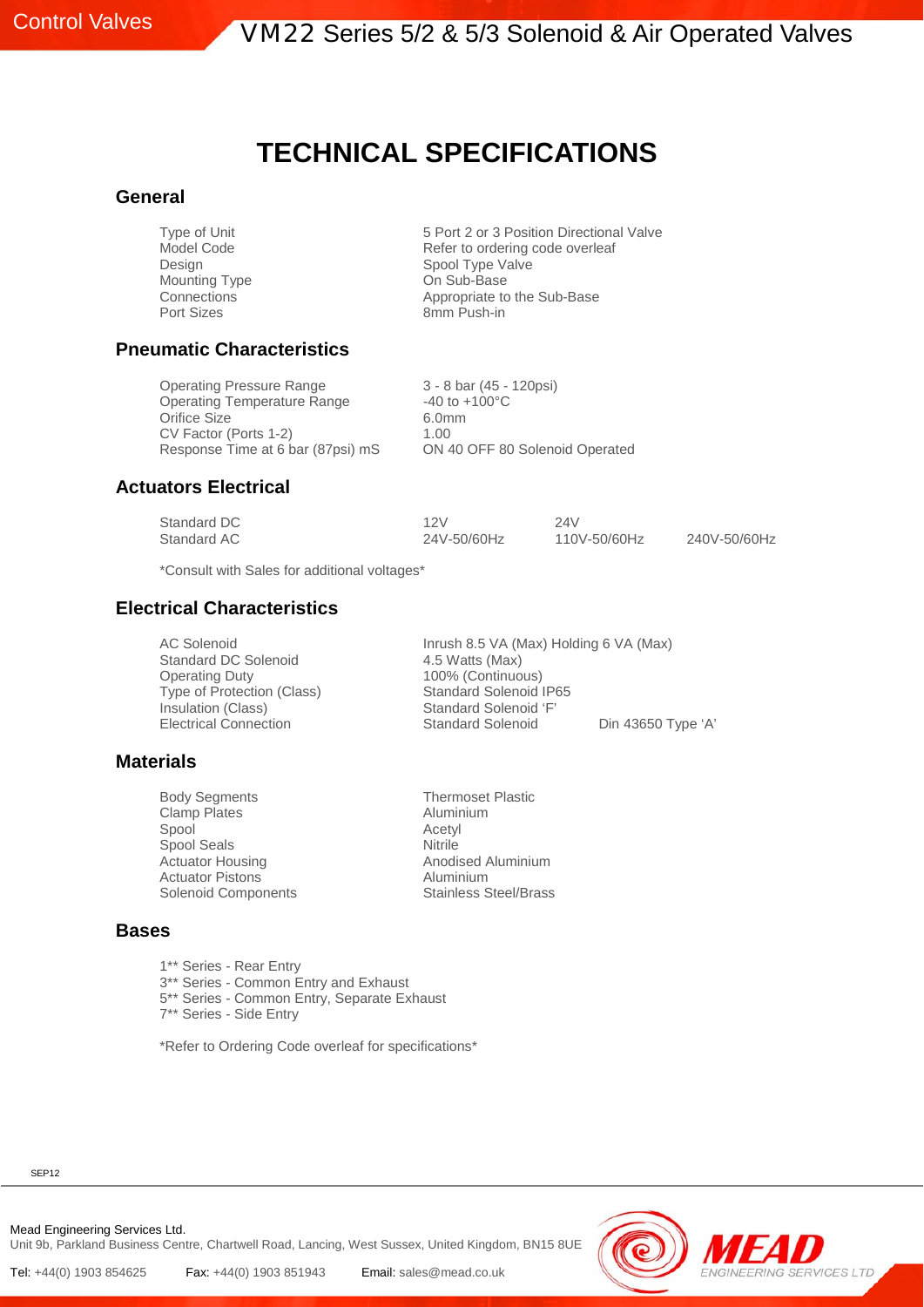## **BASE DIMENSIONS**



**G SERVICES LTD** 

SEP12

Mead Engineering Services Ltd. Unit 9b, Parkland Business Centre, Chartwell Road, Lancing, West Sussex, United Kingdom, BN15 8UE